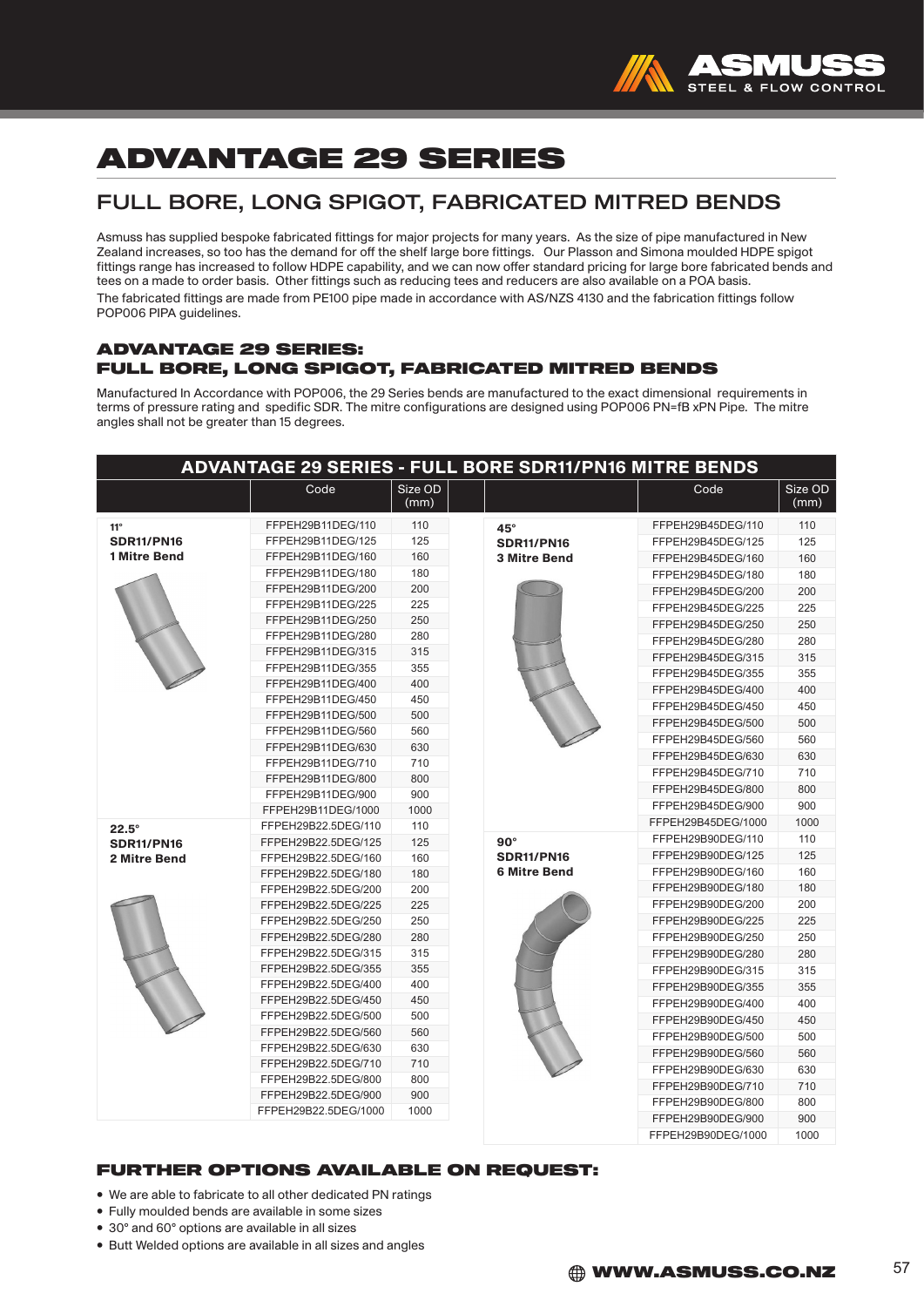## ADVANTAGE 29 SERIES

## FULL BORE, LONG SPIGOT, FABRICATED MITRED BENDS

| <b>ADVANTAGE 29 SERIES - FULL BORE SDR17/PN10 MITRE BENDS</b> |                        |                 |                     |                      |                 |
|---------------------------------------------------------------|------------------------|-----------------|---------------------|----------------------|-----------------|
|                                                               | Code                   | Size OD<br>(mm) |                     | Code                 | Size OD<br>(mm) |
| $11^\circ$                                                    | FFPE17H29B11DEG/110    | 110             | $45^\circ$          | FFPE17H29B45DEG/110  | 110             |
| <b>SDR17/PN10</b>                                             | FFPE17H29B11DEG/125    | 125             | <b>SDR17/PN10</b>   | FFPE17H29B45DEG/125  | 125             |
| <b>1 Mitre Bend</b>                                           | FFPE17H29B11DEG/160    | 160             | <b>3 Mitre Bend</b> | FFPE17H29B45DEG/160  | 160             |
|                                                               | FFPE17H29B11DEG/180    | 180             |                     | FFPE17H29B45DEG/180  | 180             |
|                                                               | FFPE17H29B11DEG/200    | 200             |                     | FFPE17H29B45DEG/200  | 200             |
|                                                               | FFPE17H29B11DEG/225    | 225             |                     | FFPE17H29B45DEG/225  | 225             |
|                                                               | FFPE17H29B11DEG/250    | 250             |                     | FFPE17H29B45DEG/250  | 250             |
|                                                               | FFPE17H29B11DEG/280    | 280             |                     | FFPE17H29B45DEG/280  | 280             |
|                                                               | FFPE17H29B11DEG/315    | 315             |                     | FFPE17H29B45DEG/315  | 315             |
|                                                               | FFPE17H29B11DEG/355    | 355             |                     | FFPE17H29B45DEG/355  | 355             |
|                                                               | FFPE17H29B11DEG/400    | 400             |                     | FFPE17H29B45DEG/400  | 400             |
|                                                               | FFPE17H29B11DEG/450    | 450             |                     | FFPE17H29B45DEG/450  | 450             |
|                                                               | FFPE17H29B11DEG/500    | 500             |                     | FFPE17H29B45DEG/500  | 500             |
|                                                               | FFPE17H29B11DEG/560    | 560             |                     | FFPE17H29B45DEG/560  | 560             |
|                                                               | FFPE17H29B11DEG/630    | 630             |                     | FFPE17H29B45DEG/630  | 630             |
|                                                               | FFPE17H29B11DEG/710    | 710             |                     | FFPE17H29B45DEG/710  | 710             |
|                                                               | FFPE17H29B11DEG/800    | 800             |                     |                      |                 |
|                                                               | FFPE17H29B11DEG/900    | 900             |                     | FFPE17H29B45DEG/800  | 800             |
|                                                               | FFPE17H29B11DEG/1000   | 1000            |                     | FFPE17H29B45DEG/900  | 900             |
| $22.5^\circ$                                                  | FFPE17H29B22.5DEG/110  | 110             |                     | FFPE17H29B45DEG/1000 | 1000            |
| <b>SDR17/PN10</b>                                             | FFPE17H29B22.5DEG/125  | 125             | $90^\circ$          | FFPE17H29B90DEG/110  | 110             |
| 2 Mitre Bend                                                  | FFPE17H29B22.5DEG/160  | 160             | <b>SDR17/PN10</b>   | FFPE17H29B90DEG/125  | 125             |
|                                                               | FFPE17H29B22.5DEG/180  | 180             | <b>6 Mitre Bend</b> | FFPE17H29B90DEG/160  | 160             |
|                                                               | FFPE17H29B22.5DEG/200  | 200             |                     | FFPE17H29B90DEG/180  | 180             |
|                                                               | FFPE17H29B22.5DEG/225  | 225             |                     | FFPE17H29B90DEG/200  | 200             |
|                                                               | FFPE17H29B22.5DEG/250  | 250             |                     | FFPE17H29B90DEG/225  | 225             |
|                                                               | FFPE17H29B22.5DEG/280  | 280             |                     | FFPE17H29B90DEG/250  | 250             |
|                                                               | FFPE17H29B22.5DEG/315  | 315             |                     | FFPE17H29B90DEG/280  | 280             |
|                                                               | FFPE17H29B22.5DEG/355  | 355             |                     | FFPE17H29B90DEG/315  | 315             |
|                                                               | FFPE17H29B22.5DEG/400  | 400             |                     | FFPE17H29B90DEG/355  | 355             |
|                                                               | FFPE17H29B22.5DEG/450  | 450             |                     | FFPE17H29B90DEG/400  | 400             |
|                                                               | FFPE17H29B22.5DEG/500  | 500             |                     | FFPE17H29B90DEG/450  | 450             |
|                                                               | FFPE17H29B22.5DEG/560  | 560             |                     | FFPE17H29B90DEG/500  | 500             |
|                                                               | FFPE17H29B22.5DEG/630  | 630             |                     | FFPE17H29B90DEG/560  | 560             |
|                                                               | FFPE17H29B22.5DEG/710  | 710             |                     | FFPE17H29B90DEG/630  | 630             |
|                                                               | FFPE17H29B22.5DEG/800  | 800             |                     | FFPE17H29B90DEG/710  | 710             |
|                                                               | FFPE17H29B22.5DEG/900  | 900             |                     | FFPE17H29B90DEG/800  | 800             |
|                                                               | FFPE17H29B22.5DEG/1000 | 1000            |                     | FFPE17H29B90DEG/900  | 900             |
|                                                               |                        |                 |                     | FFPE17H29B90DEG/1000 | 1000            |

#### FURTHER OPTIONS AVAILABLE ON REQUEST:

- We are able to fabricate to all other dedicated PN ratings
- Fully moulded bends are available in some sizes
- 30° and 60° options are available in all sizes
- Butt Welded options are available in all sizes and angles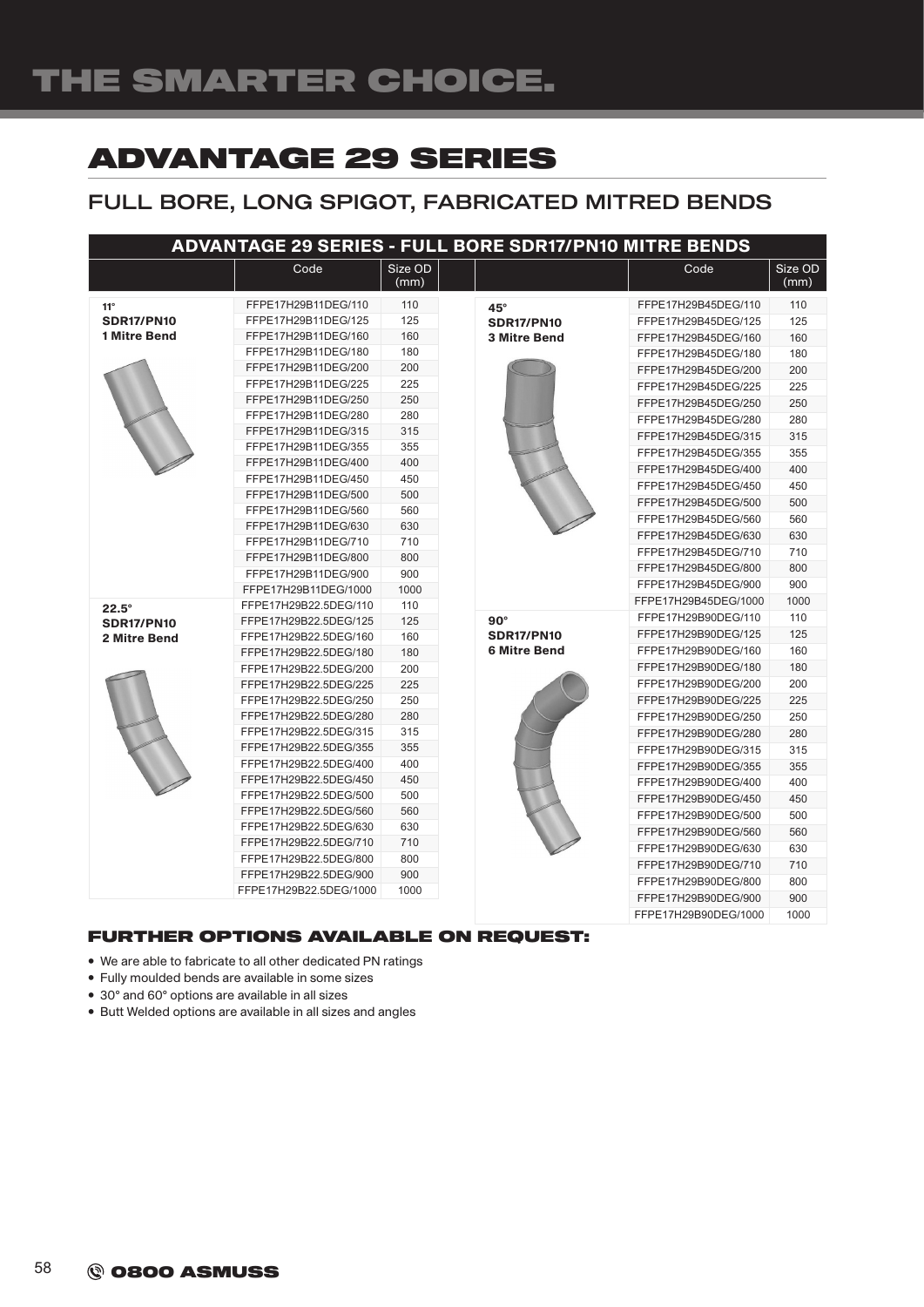

## ADVANTAGE 28 SERIES

### REDUCED BORE, LONG SPIGOT, FABRICATED MITRED BENDS

Manufactured In Accordance with POP006, the 28 Series bends made from pipe with an increased SDR dimension to achieve the desired PN rating. This option requires less mitres and can be used if a reduced bore is acceptable.

| <b>ADVANTAGE 28 SERIES -</b><br><b>REDUCED BORE PN16 MITRE BENDS</b> |                                                                                                                                                                                                                                                                                                                                                                                                                                                                                                                                                 |                                                                                                                                                   |  |  |
|----------------------------------------------------------------------|-------------------------------------------------------------------------------------------------------------------------------------------------------------------------------------------------------------------------------------------------------------------------------------------------------------------------------------------------------------------------------------------------------------------------------------------------------------------------------------------------------------------------------------------------|---------------------------------------------------------------------------------------------------------------------------------------------------|--|--|
|                                                                      | Code                                                                                                                                                                                                                                                                                                                                                                                                                                                                                                                                            | Size<br>(OD)<br>mm                                                                                                                                |  |  |
| $22.5^\circ$<br><b>PN16</b><br>1 Mitre Bend                          | FFPEH28B22.5DEGPN16/110<br>FFPEH28B22.5DEGPN16/125<br>FFPEH28B22.5DEGPN16/160<br>FFPEH28B22.5DEGPN16/180<br>FFPEH28B22.5DEGPN16/200<br>FFPEH28B22.5DEGPN16/225<br>FFPEH28B22.5DEGPN16/250<br>FFPEH28B22.5DEGPN16/280<br>FFPEH28B22.5DEGPN16/315<br>FFPEH28B22.5DEGPN16/355<br>FFPEH28B22.5DEGPN16/400<br>FFPEH28B22.5DEGPN16/450<br>FFPEH28B22.5DEGPN16/500<br>FFPEH28B22.5DEGPN16/560<br>FFPEH28B22.5DEGPN16/630<br>FFPEH28B22.5DEGPN16/710<br>FFPEH28B22.5DEGPN16/800                                                                         | 110<br>125<br>160<br>180<br>200<br>225<br>250<br>280<br>315<br>355<br>400<br>450<br>500<br>560<br>630<br>710<br>800                               |  |  |
| 45°<br><b>PN16</b><br>2 Mitre Bend                                   | FFPEH28B22.5DEGPN16/900<br>FFPEH28B22.5DEGPN16/1000<br>FFPEH28B45DEGPN16/110<br>FFPEH28B45DEGPN16/125<br>FFPEH28B45DEGPN16/160<br>FFPEH28B45DEGPN16/180<br>FFPEH28B45DEGPN16/200<br>FFPEH28B45DEGPN16/225<br>FFPEH28B45DEGPN16/250<br>FFPEH28B45DEGPN16/280<br>FFPEH28B45DEGPN16/315<br>FFPEH28B45DEGPN16/355<br>FFPEH28B45DEGPN16/400<br>FFPEH28B45DEGPN16/450<br>FFPEH28B45DEGPN16/500<br>FFPEH28B45DEGPN16/560<br>FFPEH28B45DEGPN16/630<br>FFPEH28B45DEGPN16/710<br>FFPEH28B45DEGPN16/800<br>FFPEH28B45DEGPN16/900<br>FFPEH28B45DEGPN16/1000 | 900<br>1000<br>110<br>125<br>160<br>180<br>200<br>225<br>250<br>280<br>315<br>355<br>400<br>450<br>500<br>560<br>630<br>710<br>800<br>900<br>1000 |  |  |
| 90°<br><b>PN16</b><br><b>3 Mitre Bend</b>                            | FFPEH28B90DEGPN16/110<br>FFPEH28B90DEGPN16/125<br>FFPEH28B90DEGPN16/160<br>FFPEH28B90DEGPN16/180<br>FFPEH28B90DEGPN16/200<br>FFPEH28B90DEGPN16/225<br>FFPEH28B90DEGPN16/250<br>FFPEH28B90DEGPN16/280<br>FFPEH28B90DEGPN16/315<br>FFPEH28B90DEGPN16/355<br>FFPEH28B90DEGPN16/400<br>FFPEH28B90DEGPN16/450<br>FFPEH28B90DEGPN16/500<br>FFPEH28B90DEGPN16/560<br>FFPEH28B90DEGPN16/630<br>FFPEH28B90DEGPN16/710<br>FFPEH28B90DEGPN16/800<br>FFPEH28B90DEGPN16/900<br>FFPEH28B90DEGPN16/1000                                                        | 110<br>125<br>160<br>180<br>200<br>225<br>250<br>280<br>315<br>355<br>400<br>450<br>500<br>560<br>630<br>710<br>800<br>900<br>1000                |  |  |

| a reduced bore is acceptable.                                  |                                                |                    |  |  |
|----------------------------------------------------------------|------------------------------------------------|--------------------|--|--|
| <b>ADVANTAGE 28 SERIES -<br/>REDUCED BORE PN10 MITRE BENDS</b> |                                                |                    |  |  |
|                                                                | Code                                           | Size<br>(OD)<br>mm |  |  |
| 22.5°                                                          | FFPEH28B22.5DEGPN10/110                        | 110                |  |  |
| <b>PN10</b>                                                    | FFPEH28B22.5DEGPN10/125                        | 125                |  |  |
| 1 Mitre Bend                                                   | FFPEH28B22.5DEGPN10/160                        | 160                |  |  |
|                                                                | FFPEH28B22.5DEGPN10/180                        | 180                |  |  |
|                                                                | FFPEH28B22.5DEGPN10/200                        | 200                |  |  |
|                                                                | FFPEH28B22.5DEGPN10/225                        | 225                |  |  |
|                                                                | FFPEH28B22.5DEGPN10/250                        | 250                |  |  |
|                                                                | FFPEH28B22.5DEGPN10/280                        | 280                |  |  |
|                                                                | FFPEH28B22.5DEGPN10/315                        | 315                |  |  |
|                                                                | FFPEH28B22.5DEGPN10/355                        | 355                |  |  |
|                                                                | FFPEH28B22.5DEGPN10/400                        | 400                |  |  |
|                                                                | FFPEH28B22.5DEGPN10/450                        | 450                |  |  |
|                                                                | FFPEH28B22.5DEGPN10/500                        | 500                |  |  |
|                                                                | FFPEH28B22.5DEGPN10/560                        | 560                |  |  |
|                                                                | FFPEH28B22.5DEGPN10/630                        | 630                |  |  |
|                                                                | FFPEH28B22.5DEGPN10/710                        | 710                |  |  |
|                                                                | FFPEH28B22.5DEGPN10/800                        | 800                |  |  |
|                                                                | FFPEH28B22.5DEGPN10/900                        | 900                |  |  |
|                                                                | FFPEH28B22.5DEGPN10/1000                       | 1000               |  |  |
| $45^{\circ}$                                                   | FFPEH28B45DEGPN10/110                          | 110                |  |  |
| <b>PN10</b>                                                    | FFPEH28B45DEGPN10/125                          | 125                |  |  |
| <b>2 Mitre Bend</b>                                            | FFPEH28B45DEGPN10/160                          | 160                |  |  |
|                                                                | FFPEH28B45DEGPN10/180                          | 180                |  |  |
|                                                                | FFPEH28B45DEGPN10/200                          | 200                |  |  |
|                                                                | FFPEH28B45DEGPN10/225                          | 225                |  |  |
|                                                                | FFPEH28B45DEGPN10/250                          | 250                |  |  |
|                                                                | FFPEH28B45DEGPN10/280                          | 280                |  |  |
|                                                                | FFPEH28B45DEGPN10/315                          | 315                |  |  |
|                                                                | FFPEH28B45DEGPN10/355                          | 355                |  |  |
|                                                                | FFPEH28B45DEGPN10/400                          | 400                |  |  |
|                                                                | FFPEH28B45DEGPN10/450                          | 450                |  |  |
|                                                                | FFPEH28B45DEGPN10/500                          | 500                |  |  |
|                                                                | FFPEH28B45DEGPN10/560                          | 560                |  |  |
|                                                                | FFPEH28B45DEGPN10/630                          | 630                |  |  |
|                                                                | FFPEH28B45DEGPN10/710                          | 710                |  |  |
|                                                                | FFPEH28B45DEGPN10/800                          | 800                |  |  |
|                                                                | FFPEH28B45DEGPN10/900                          | 900                |  |  |
|                                                                | FFPEH28B45DEGPN10/1000                         | 1000               |  |  |
| $90^\circ$                                                     | FFPEH28B90DEGPN10/110                          | 110                |  |  |
| <b>PN10</b><br><b>3 Mitre Bend</b>                             | FFPEH28B90DEGPN10/125<br>FFPEH28B90DEGPN10/160 | 125<br>160         |  |  |
|                                                                | FFPEH28B90DEGPN10/180                          | 180                |  |  |
|                                                                | FFPEH28B90DEGPN10/200                          | 200                |  |  |
|                                                                | FFPEH28B90DEGPN10/225                          | 225                |  |  |
|                                                                | FFPEH28B90DEGPN10/250                          | 250                |  |  |
|                                                                | FFPEH28B90DEGPN10/280                          | 280                |  |  |
|                                                                | FFPEH28B90DEGPN10/315                          | 315                |  |  |
|                                                                | FFPEH28B90DEGPN10/355                          | 355                |  |  |
|                                                                | FFPEH28B90DEGPN10/400                          | 400                |  |  |
|                                                                | FFPEH28B90DEGPN10/450                          | 450                |  |  |
|                                                                | FFPEH28B90DEGPN10/500                          | 500                |  |  |
|                                                                | FFPEH28B90DEGPN10/560                          | 560                |  |  |
|                                                                | FFPEH28B90DEGPN10/630                          | 630                |  |  |
|                                                                | FFPEH28B90DEGPN10/710                          | 710                |  |  |
|                                                                | FFPEH28B90DEGPN10/800                          | 800                |  |  |
|                                                                | FFPEH28B90DEGPN10/900                          | 900                |  |  |
|                                                                | FFPEH28B90DEGPN10/1000                         | 1000               |  |  |